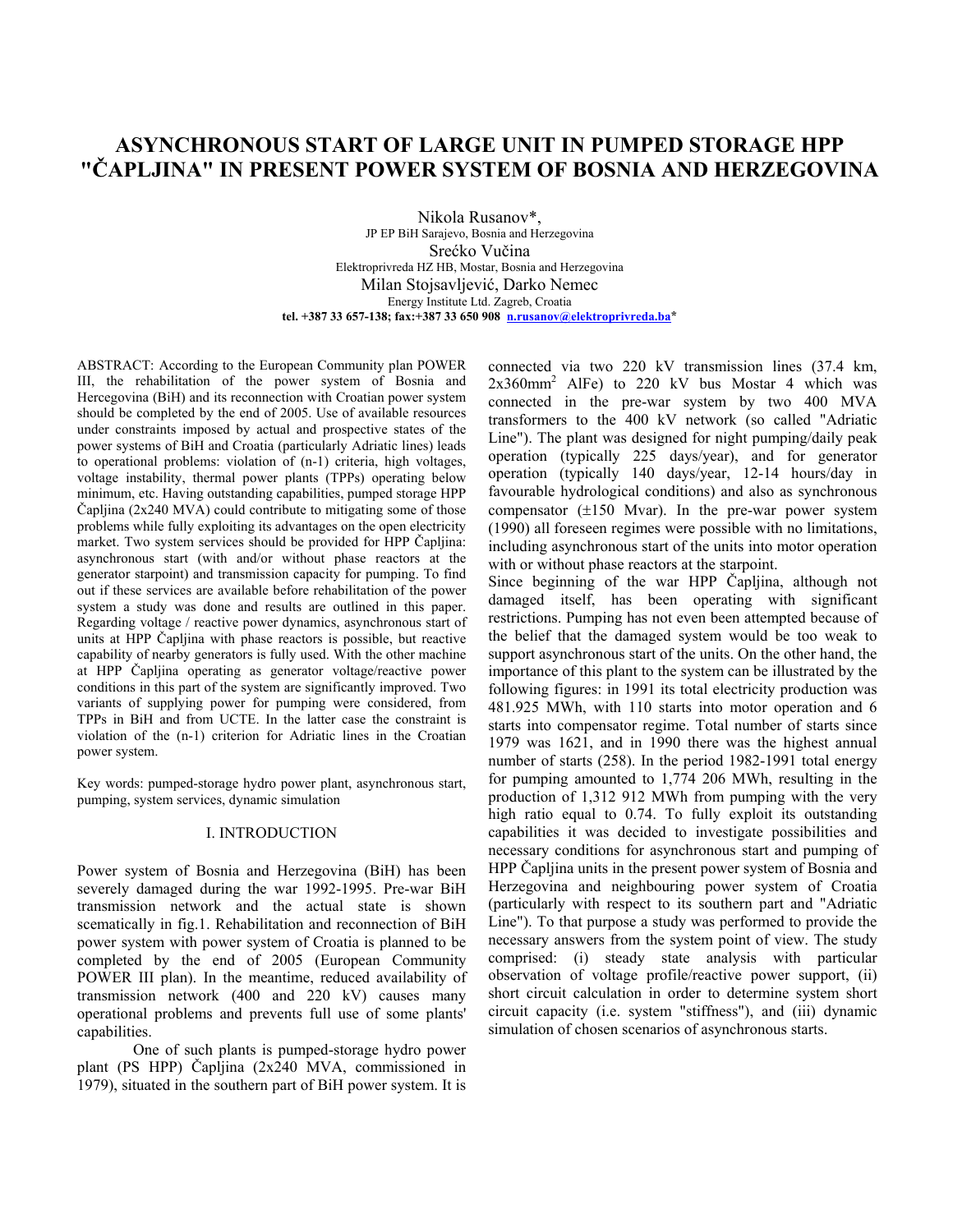

Figure 1 Power system of BiH and neighbouring power systems – pre-war state (1990) and actual configuration

#### II. STEADY STATE ANALYSIS

# A Load flow analysis

Having in mind actual power system condition in the region of Herzegovina (BiH) and Dalmatia (Croatia), special attention has been payed to system security issues. According to UCTE recommendations each member should take care of minimizing risk of unwanted influence of disturbances in its own system to neigbouring systems. This is of special importance in case of major power plants such as HPP Čapljina connected to relatively weak transmission network. Currently, power system of BiH is connected through Croatian power system to UCTE (I. synchronous zone) via interconnection lines Mostar 4 – Konjsko (400 kV, operating under 220 kV), Mostar 4 – Zakučac (220 kV) and Tuzla – Đakovo (220 kV). It should be noted that HPP Čapljina is radially connected to 220 kV bus Mostar 4.

Power system model for steady state analysis comprised power system models the part of the BiH system being in the I. UCTE synchronous zone (400, 220 and 110 kV levels), and power systems of Croatia and Slovenia.(400 and 220 kV

levels), with slack bus in Divača. All generating units were modelled with unit transformers and it was assumed that voltage regulators would keep nominal voltage at generator terminals within actual capability chart limits.

Steady state analysis was performed for assumed actual network configuration, light load condition (night period) and several variants of generator scheduling. The following system state(s) have been considered: (i) immediately before asynchronous start, (ii) during the start (one quasi-steady state), (iii) after synchronization of the unit at HPP Čapljina to the system, and (iv) during pumping. On basis of this analysis minimum requirements to the power system have been established.

According to operation experience and previous field test results (1979), the system should provide approximately 20 MW and 200 Mvar during asynchronous start of one unit at HPP Čapljina with phase reactors at the starpoint and with no water in turbine. Obviously, this is primarily voltage/reactive power problem. Basic requirement for succesful asyncronous start is that the power system must be "stiff" enough (sufficient short circuit capacity at the connection point) and should have sufficient reactive power reserve in order to prevent excessive voltage sags in the network during the start.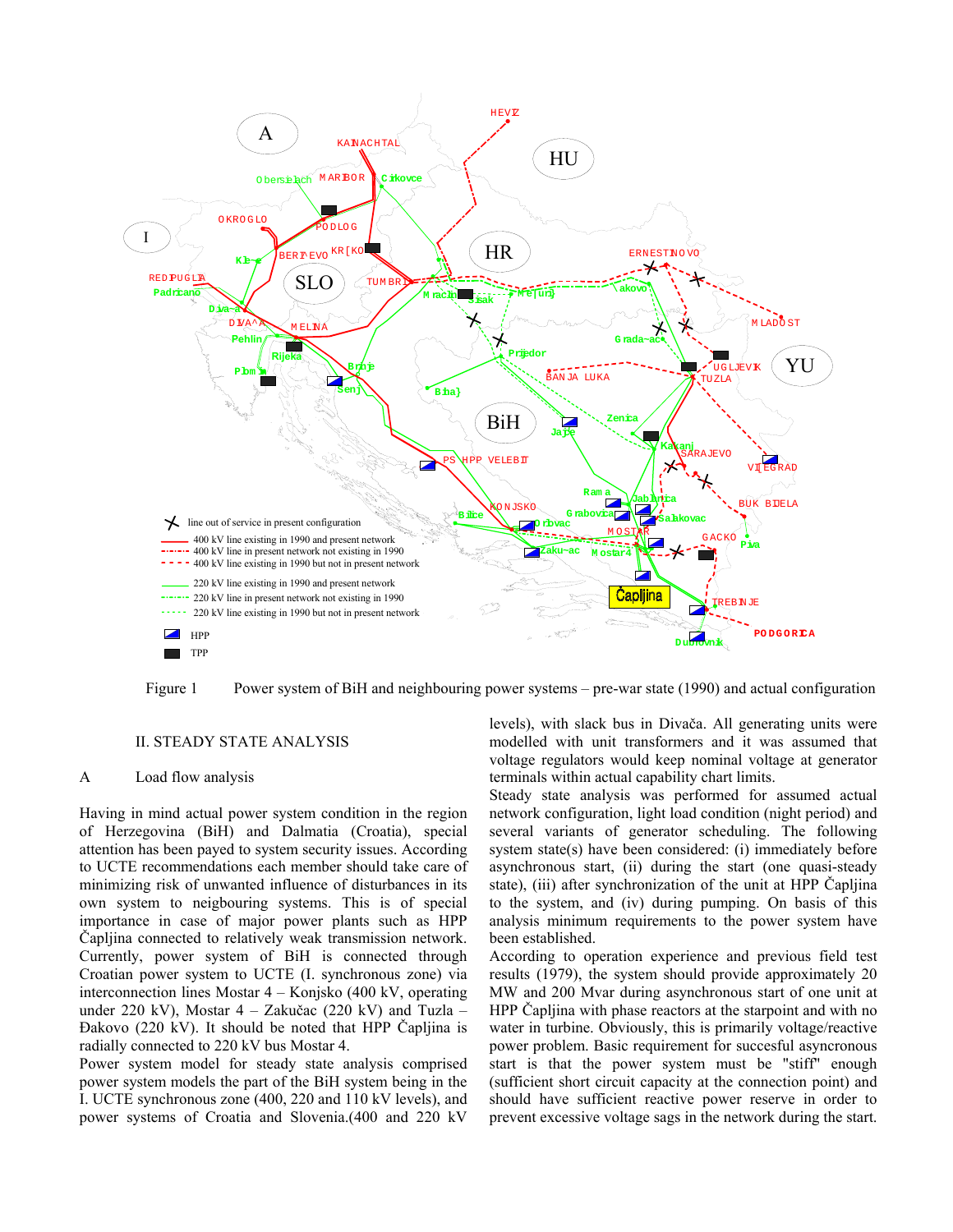In case of HPP Čapljina both power systems of BiH and Croatia would play key role in providing system service of supporting asynchronous start.

Two of several considered network configuration/generator scheduling cases were found acceptable:

- BC-1 with one generator at HPP Rama and one generator at HPP Dubrovnik, and
- BC-2 with one generator scheduled at each of the HPPs near Mostar 4 (Rama, Salakovac, Grabovica) but without HPP Dubrovnik.

In both cases one generator at HPP Zakučac in Dalmatia was assumed to be in operation. In given conditions all generators had sufficient reactive power reserve for supporting asynchronous start. Analysis results are briefly summarized in figs. 2 and 3. Reactive power outputs of selected generators (for states immediately before and during asynchronous start in both above described cases) are shown in bar-graph form in fig. 2 along with generator reactive capabilities. Voltage profiles in the representative 220 kV nodes before and during start are shown in fig. 3. Bus voltages were initially rather high (night period of daily load diagram) and in both cases remained above nominal values during the start (fig 3). In both cases reactive capability of nearby generators was fully used, i.e. without any safety margin. To provide additional reactive power support during the start it was decided to operate the other unit at HPP Čapljina in generatorcompensator regime with rated voltage at the generator terminals.

# B. Short circuit calculation results

As already mentioned, short circuit currents and powers at connection point are important indices of system capability to support asynchronous start. Short circuit capacity at the connection point should be greater than certain minimum value ((i.e. equivalent system impedance should be less than certain maximum value). This critical value can be determined on a single machine – inifinite bus model by applying criteria that the machine current, bus voltage drop and duration of start are kept below acceptable limits. In the case of HPP Čapljina this value is about 3600 MVA at 220 kV bus Mostar 4. This value is very convenient for practical purposes because it could be verified in the real system by measuring the equivalent reactance of the system seen from 220 kV bus at HPP Čapljina once the desired system state is established.

Since HPP Čapljina is connected radially to the system in the 220 kV node Mostar 4, short circuit calculations have been done for that node. It was assumed that the power system is in the state immediately before asynchronous start. Given the initial short circuit current  $I_k$ " the initial (subtransient) threephase short circuit power  $S_k$ " is calculated according to:

$$
S_k^{\dagger} = c \cdot \sqrt{3} \cdot U_n \cdot I_k^{\dagger} \tag{1}
$$

where  $c=1$  for minimum short circuit [1].

Short circuit results are summarized in table 1. Short circuit levels for cases with 400 kV network partially restored and

with transmission network fully restored according to the POWER III project are given here for comparison.



Figure 2. Generator reactive powers before and during the start, cases BC-1 and BC-2



Figure 3. Bus voltages (220 kV) before and during the start, cases BC-1 and BC-2

Table 1 Short circuit calculation results for Mostar 4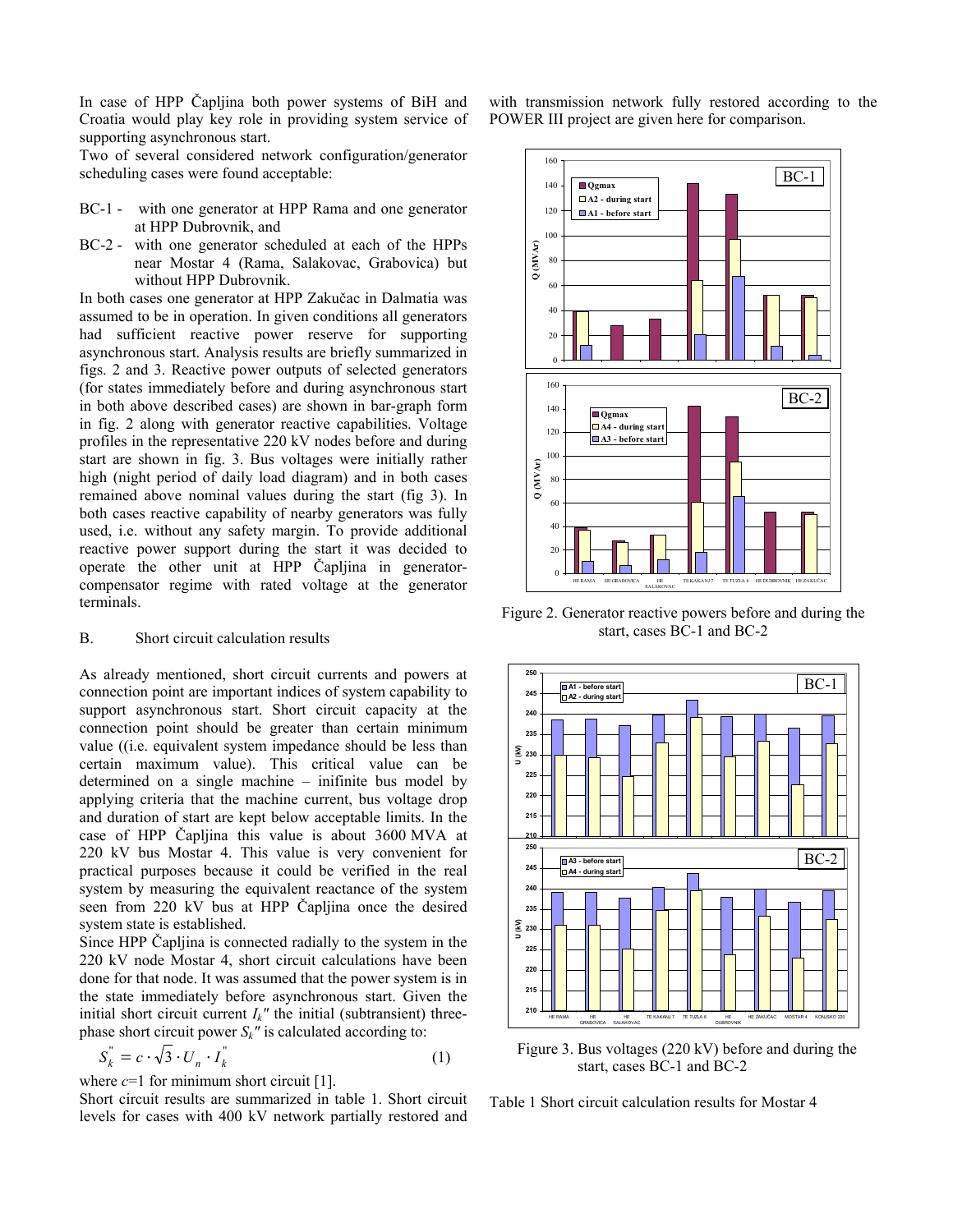| CASE                                                                                                            | $UMostar$ 4<br>(pre-fault)<br>(kV) | <br>$I_{3F}$<br>(kA) | $S_{3F}$<br>(MVA) |
|-----------------------------------------------------------------------------------------------------------------|------------------------------------|----------------------|-------------------|
| BC-1 (with HPP<br>Dubrovnik 220 kV)                                                                             | 236.5                              | 8.184                | 3348              |
| BC-2 (with HPP<br>Salakovac and HPP<br>Grabovica)                                                               | 237.7                              | 8.925                | 3671              |
| Base case( $BC-1$ ) +<br>TL 400kV Sarajevo<br>10-Mostar 4–Konjsko<br>and transformation at<br>Mostar4 -2x400MVA | 244.5                              | 9.513                | 4040              |
| Peak load 2005 (after<br>completion of the<br>'POWER III' project)                                              | 241                                | 18.167               | 7574              |

The base case with HPP Dubrovnik has the lowest short circuit level which is near/slightly under the estimated critical value (3600 MVA) and the base case variant with HPP Salakovac and Grabovica has only marginally higher short circuit level. In both cases it was obviously necessary to check system behaviour by performing dynamic simulations of the start. With 400 kV network partially restored the situation becomes favourable while in the last case with fully restored network the short circuit level exceeds the value of 7000 MVA in which case even direct asynchronous start (without the phase reactors) would be possible.

# III. DYNAMIC SIMULATION RESULTS

Simulations of system dynamics during asynchronous start of one unit at HPP Čapljina with phase reactors in its starpoint were performed on the multimachine model of the BiH power system and relevant parts of the neighbouring Croatian system (the same extent as in steady state analysis). Excitation systems with automatic voltage regulators and maximum field current limiters as well as turbine governors were modelled for all generators represented with subtransient models. Model parameters were determined on basis of available equipment data.

The motor/generator at HPP Čapljina was represented with the equivalent double-cage induction machine. Its parameters were determined by fitting the model response against the time responses of the actual machine during start, recorded in 1979.

The main purpose of the dynamic simulation was to confirm the preliminary conclusion based on steady state analysis that the asynchronous start could be succesfully performed in given system conditions. It should also make planning and performing of field tests easier by providing deeper insight into system dynamic behaviour during the process. Two cases were simulated:

AS-1) asynchronous start of one motor/generator without support of the other machine at HPP Čapljina in which case the power system is responsible for

providing entire reactive power support (200 Mvar) as a system service

AS-2) asynchronous start of one motor/generator at HPP Čapljina with the other machine operating in generator/compensator regime at rated voltage, in which case the system service is reduced by approximately 50%

Thirty-two quantities (motor/generator speed, bus voltages, generator active and reactive powers, active and reactive power flows in transmission lines, generator angles,...) were monitored during the simulation. Simulation results for both cases are illustrated simultaneously in Fig. 5 by time diagrams of representative variables. Values of bus voltages at four characteristic moments are compared in fig. 4 for both cases (AS-1 and AS-2). Duration of the start up to reaching the synchronous speed is 126 seconds. The system response is stable and machine oscillations are well damped. Bus voltages remain above the limits all the time during the start. As expected from steady state analysis, in case AS-1 generators at HPP Zakučac, HPP Rama and HPP Dubrovnik reached their maximum reactive power in the overexcited region. Naturally, in case AS-2 bus voltage deviations are even smaller and none of the generators reached its reactive power limit due to support of the other machine at HPP Čapljina. Duration of the start was 115 seconds. In either case there was no operation of overexcitation limiters.



Fig. 4 Representative bus voltages at characteristic moments during asynchronous start

This dynamic simulation results confirmed that it would be possible to perform asynchronous start in given "minimum" conditions. These results proved also very useful in the process of planning actual field tests.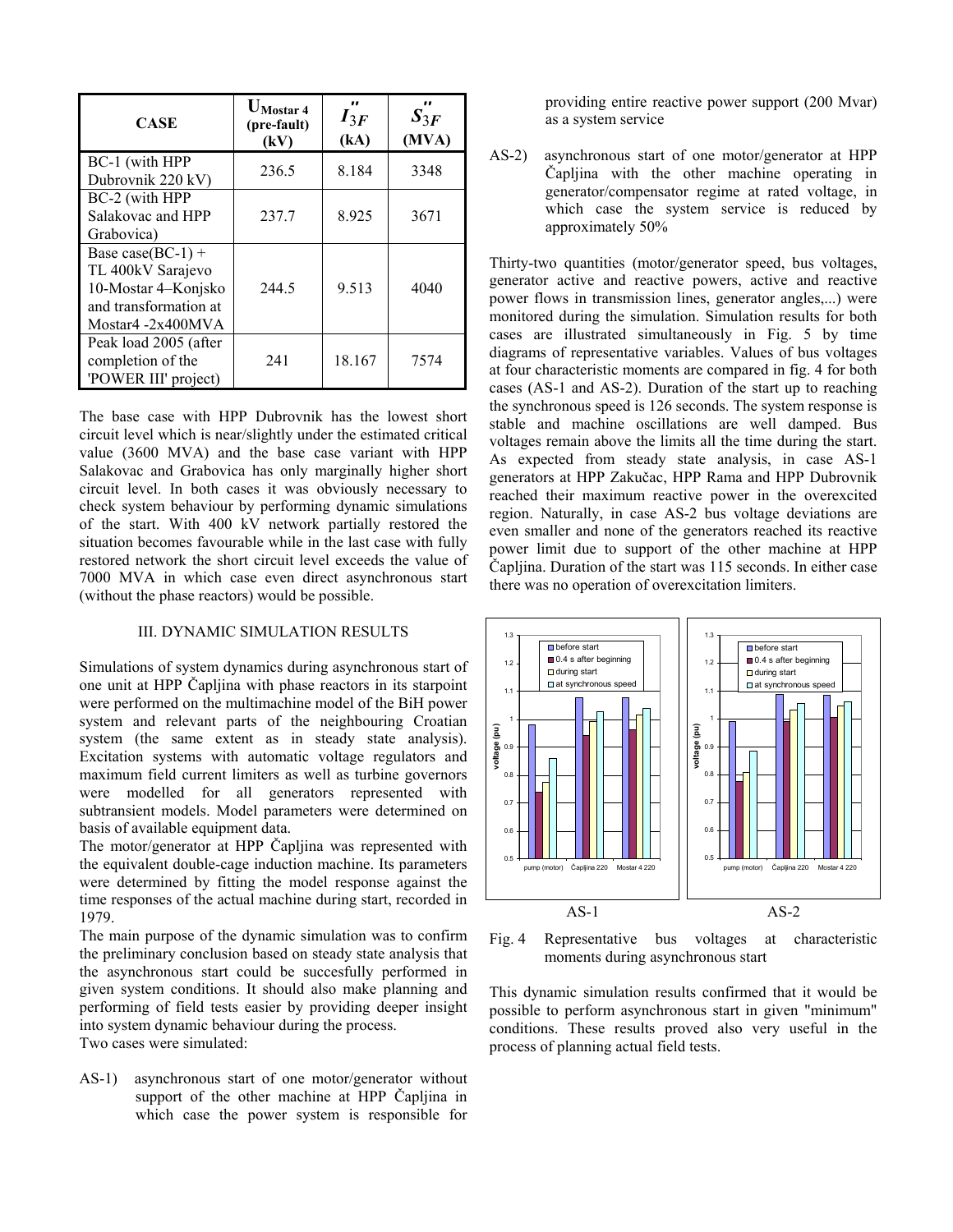

Figure 5 . Results of asynchronous start dynamic simulations, cases AS-1 and AS-2 – time diagrams of representative variables

## IV. TRANSMISSION CAPACITY NECESSARY FOR PUMPING

In two characteristic cases electric power and energy required for pumping can be secured:

- PC-1) from UCTE interconnection, in which case the Croatian power system must provide transmission capacity for that service
- PC-2) from power plants within power system of BiH.

In the first case (PC1) practically the entire power for pumping is transported over transmission network in Dalmatia (southern Croatia). Security criterion (n-1) is not satisfied since the outage of the 400 kV line Melina – Velebit results in overloading and outage of the 220 kV line Brinje – Konjsko followed by the outage of the 220 kV line Tuzla – Đakovo, leading eventually to separation of power systems of Dalmatia, Bosnia and Herzegovina from UCTE, probably ending with voltage and frequency collapse, i.e. total blackout in the so formed island. This scenario obviously requires careful operational planning and precisely defined procedures in order to prevent spreading of disturbances.

The second case (PC-2) is more favourable because in that scenario there are no (n-1) security limitations (also thermal generating unit outage??). Besides, available (coal-fired) thermal power plants in the BiH, which sometimes were operating at or even below their technical minimum (using oil), can be more economically used. At the same time transmission costs for pumping could be significantly reduced compared to case PC-1.

## V. CONCLUSION

Steady-state analysis results indicated that security of BiH power system and neighbouring power systems would not be endangered during asynchronous start of one unit at HPP Čapljina with phase reactors at the starpoint and with no water in tne turbine. Short circuit capacity at Mostar 4 node depends much on the actual system configuration and generator scheduling. Before the 400 kV network is restored it is about the critical level. Reactive power support from nearby generators is of utmost importance so that their actual reactive power capabilities, at this stage determined from capability charts, must be revised taking into account effects of automatic voltage regulators and associated limiting devices. This was done, on basis of available data, in dynamic simulations.

Results of dynamic simulations confirmed the preliminary conclusion and gave valuable insight into system dynamic behaviour. All system quantities are within acceptable limits but nearby generators are pushed to their reactive power limits. If the other machine at HPP Čapljina operates as generator/compensator prior to and during the asynchronous start, requirements from the system are significantly decreased. Since that means safer start and reduced risk to the system, this variant is to be preferred and should become regular operating scenario, at least until the transmission system is fully restored.

Finally, actual system behaviour should be tested by performing corresponding field tests. These tests should be carefully planned and should cover system-wide monitoring of relevant plants. Study results should be extensively used in preparing the tests, i.e. for checking settings of protection